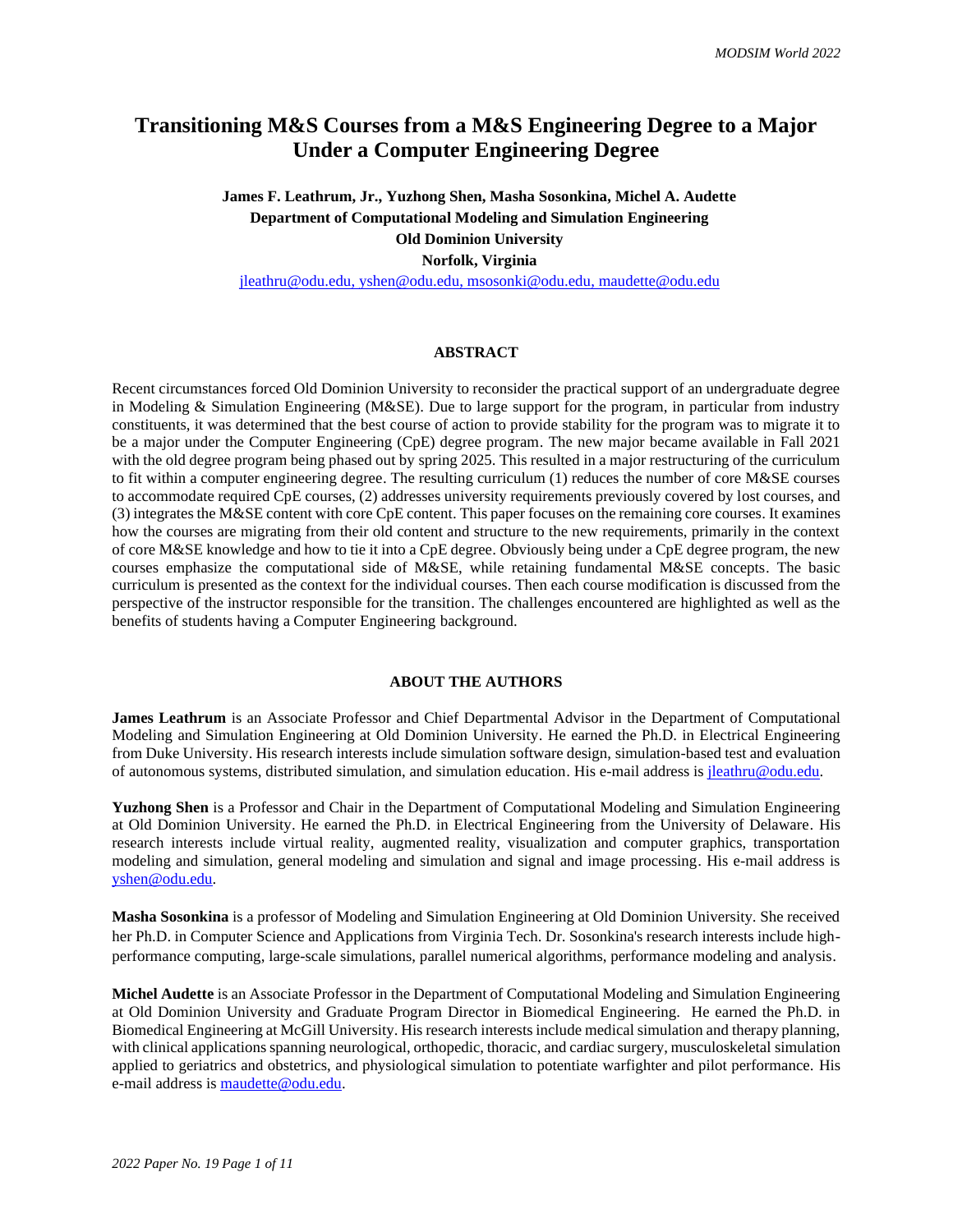# **Transitioning M&S Courses from a M&S Engineering Degree to a Major Under a Computer Engineering Degree**

**James F. Leathrum, Jr., Yuzhong Shen, Masha Sosonkina, Michel A. Audette Department of Computational Modeling and Simulation Engineering Old Dominion University Norfolk, Virginia** [jleathru@odu.edu,](mailto:jleathru@odu.edu) [yshen@odu.edu,](mailto:yshen@odu.edu) [msosonki@odu.edu,](mailto:msosonki@odu.edu) maudette@odu.edu

# **INTRODUCTION**

The current academic climate makes it hard to sustain niche programs. Universities are anticipating a large drop in enrollment starting in 2025 due to drastic drops in birth rates following the recession in 2007 (Kline 2019). Numerous universities have started to announce the elimination or consolidation of degrees and departments, starting prior to COVID-19. For the sustainability of such programs, no matter the strength or merits of the program, it becomes beneficial to align these programs with well-established programs. This allows the sharing of resources to include personnel and available course offerings. Modeling and simulation (M&S) engineering as an undergraduate program falls under this category.

Old Dominion University (ODU) chose to create the first undergraduate program in 2010. The program has graduated very high-quality students who have gone onto top tier graduate programs and high paying careers both in industry and government. Employers have greatly valued the characteristics of the graduates making them highly sought after, often receiving multiple job offers very early in their senior year. However, the program has suffered the common pitfalls of niche programs, primarily in the form of insufficient advertising/recruitment to properly educate the community about the program. This results in constantly worrying about state requirements for a program, in this case the State Council of Higher Education for Virginia (SCHEV) requires enrollment of 36 full-time equivalents (FTEs) and 9 graduates per year (the existing MSIM program at ODU is 32.9 and 9.2) (State Council of Higher Education for Virginia 2021).

But the university recognized the merits of the program and requested a proposal to enable continuance in a viable form. A "home" for M&S engineering was selected within the existing computer engineering degree at Old Dominion University, an established program that already exceeds the SCHEV requirements, removing the SCHEV concerns. This takes advantage of the strong computational engineering focus of the existing program to benefit the computer engineering program while providing the M&S engineering students a stronger grounding in engineering with a clear application domain. The result is that students get a computer engineering degree with a M&S engineering major. The curriculum was then developed so that graduates satisfy computer engineering requirements while providing a depth of knowledge in M&S. Students entering the university in the fall of 2021 may take advantage of the new curriculum. A description of the curriculum and how it fits within a Computer Engineering degree program is presented in (Leathrum, et al., 2021).

This paper takes a step deeper, discussing the decisions made in developing the content of the four core M&S courses retained in the new major. The challenges of meeting university requirements, computer engineering requirements (both imposed by ABET and by ODU's department) and meeting the basic ToK requirements of the M&S community are addressed by the individual core courses. For each course, the M&S content removed and added is presented with a rationale. In addition, the placeholders to address external university and computer engineering requirements are identified. The overall curriculum is first presented followed by a discussion of the development of each course. This is followed by discussing how other content can be covered by elective courses.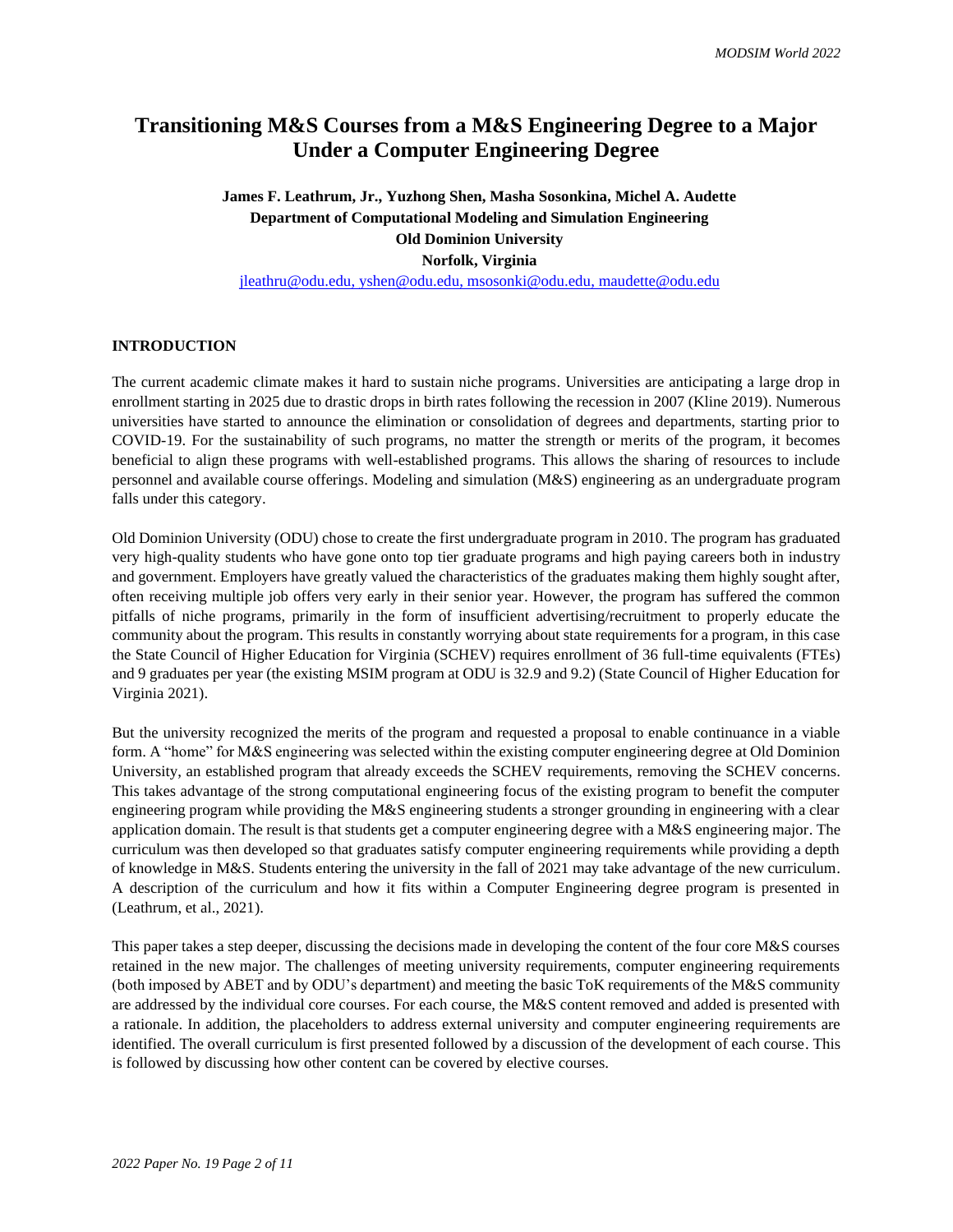## **M&S ENGINEERING MAJOR CURRICULUM WITHIN A CpE DEGREE PROGRAM**

Whereas the original M&S engineering curriculum provided a strong balance between M&S, mathematics, and software, the new curriculum must balance more components. In addition to the previous content areas, computer engineering and electrical engineering are now included. **Error! Reference source not found.** presents the core for both computer engineering and M&S engineering, highlighting the commonality. The course topics are color and symbol coded to illustrate the balance. Common engineering courses are not shown where mathematics (Calculus I and II and Differential Equations) are a focus along with the sciences (Physics and Chemistry). The courses are heavily computationally focused to meet the needs of a computer engineering program and to support Virginia's Tech Initiative Program (News @ ODU, 2019).



### **Figure 1. Structure of CpE and M&S Engineering majors.**

Of note compared to the previous M&S based curriculum is the elimination of courses, an M&S intro course, a modeling course, and a simulation analysis course. The latter two will be offered as elective courses. The only content lost from the introduction course is Monte Carlo simulation. As the courses are further developed, space to include Monte Carlo simulation will be found as it is unacceptable for graduates not to experience the three main paradigms, discrete, continuous, and Monte Carlo. Basic discrete and continuous modeling lost from the modeling course will need to be included in the Discrete and Continuous Systems courses. In addition, the Discrete Systems course will require more analysis than previously covered to ensure sufficient coverage in the core curriculum.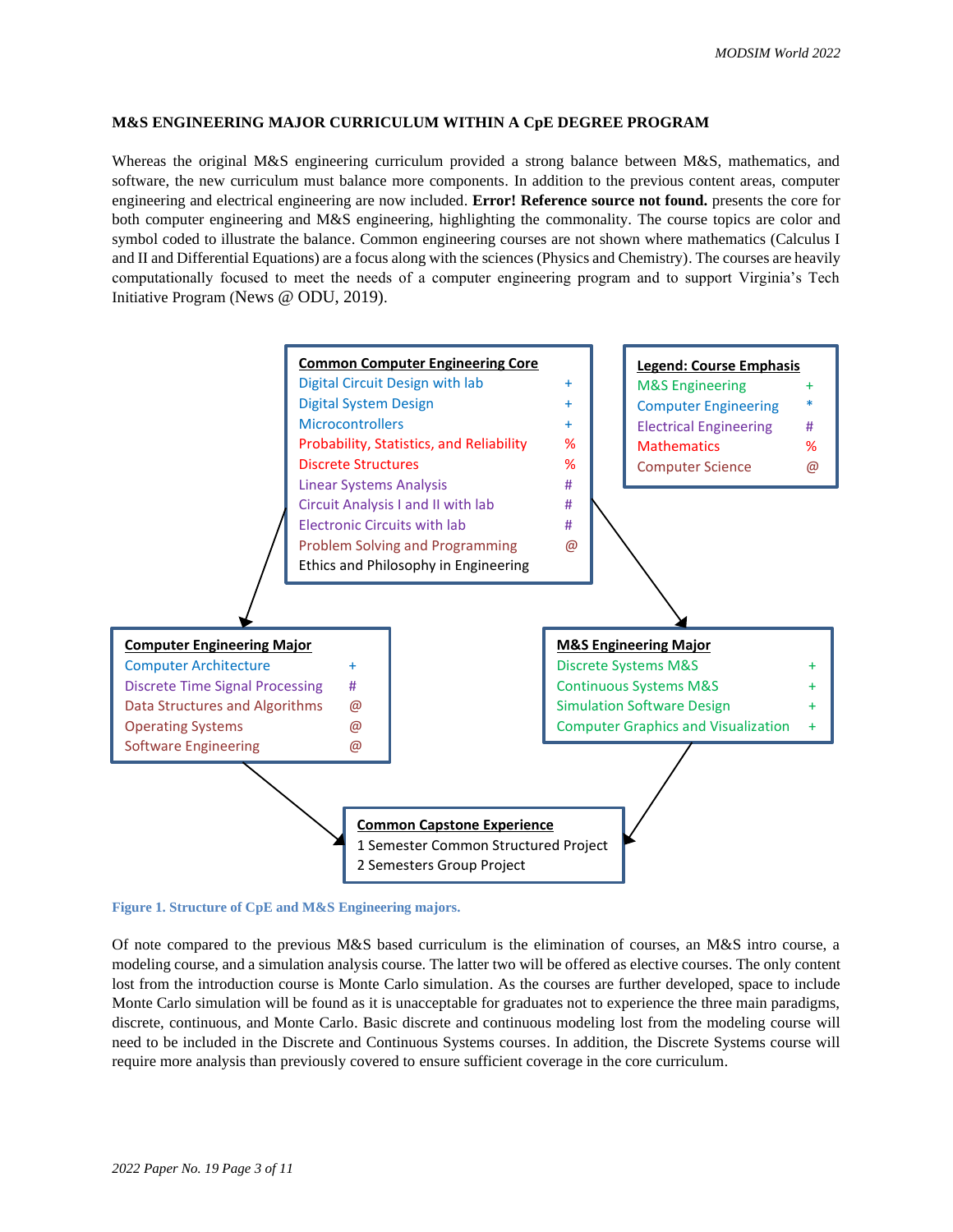Compression of the curriculum to fit within a computer engineering curriculum required elimination of three M&S labs, namely for the Discrete Systems, Continuous Systems and the Simulation Software Design courses. The Computer Graphics and Visualization course previously could have justified a lab component, so all these courses have a significant hands-on component that will need to be integrated into a three credit course.

A benefit to the M&SE major is the inclusion of several courses and concepts from the CpE program. Course additions of note include Linear Systems and Microcontrollers. Linear systems has long been considered missing in the previous curriculum and is welcome in the new program. Microcontrollers offers a hardware component not available previously. However, students frequently found themselves building hardware, especially in the senior capstone course, where they could encounter medical manikins, autonomous vehicles, and flight simulators. In addition, students will be introduced to some modeling concepts prior to their M&SE courses, such as finite state automata in Digital Circuit Design and Y-Chart modeling concepts in Digital System Design. They will also have an in-depth exposure to computer simulations in the form of circuit simulators for both digital and analog circuits.

The curriculum for Modeling and Simulation Engineering major under Computer Engineering was presented to the Industrial Advisory Board (IAB) of the Department of Computational Modeling and Simulation Engineering at its meeting in Spring 2021. The IAB members expressed disappointment on the upcoming discontinuation of the Modeling and Simulation Engineering degree that serves the needs of various industries locally and nationally and conveyed their concerns about the new major's ability to meet industry needs. In particular, they were very concerned about the conversion of the analysis course from a required course to an elective course, since analytical skills are critical and highly sought-after in many industries. They understood the tight restrictions on the program, that core analysis content will be moved into other courses and that students will be encouraged to take the course as an elective. But they felt this content was a unique and valued skillset of our undergraduates. The IAB reviewed the proposed curriculum and provided feedback, primarily in terms of desired analysis content, to the ODU M&S team prior to the design of new course content in July 2021. This feedback has been integrated into the individual course development presented below.

# **NEW M&S ENGINEERING COURSE DEVELOPMENT**

The four new courses in the M&S Engineering major discussed here all had previous versions in the M&S Engineering degree program. However, each course requires some significant modification to accommodate:

- Required material from the courses lost from the original degree program,
- Lost laboratory experience,
- Knowledge from the CpE courses the students are taking, for instance the addition of linear systems,
- New direction in course examples to take advantage of CpE prerequisite knowledge, and
- Addition of university requirements that were previously covered by courses the students are no longer taking.

The last bullet reduces the time available to cover M&S content, and thus has a negative effect on the core content. The Simulation Software Design course will be required students to analyze the broader impacts of simulation in a global, economic and societal context, albeit it will be applied to M&S, it will be on the periphery of the course content. The Computer Graphics and Visualization course will now have added content on communication and information literacy. There is hope that this content can be integrated into their capstone experience (where it was covered in the previous degree), but that approval will require time.

Each course will be discussed as to how the above modifications impact the course.

#### **Discrete Systems M&S**

Adaptations to the previous Discrete Event Simulation course for fusion of the program with CpE as a Discrete Systems M&S course fall under four categories:

• A consolidation of both the 3-credit classroom course and 1-credit into a single 3-credit classroom course.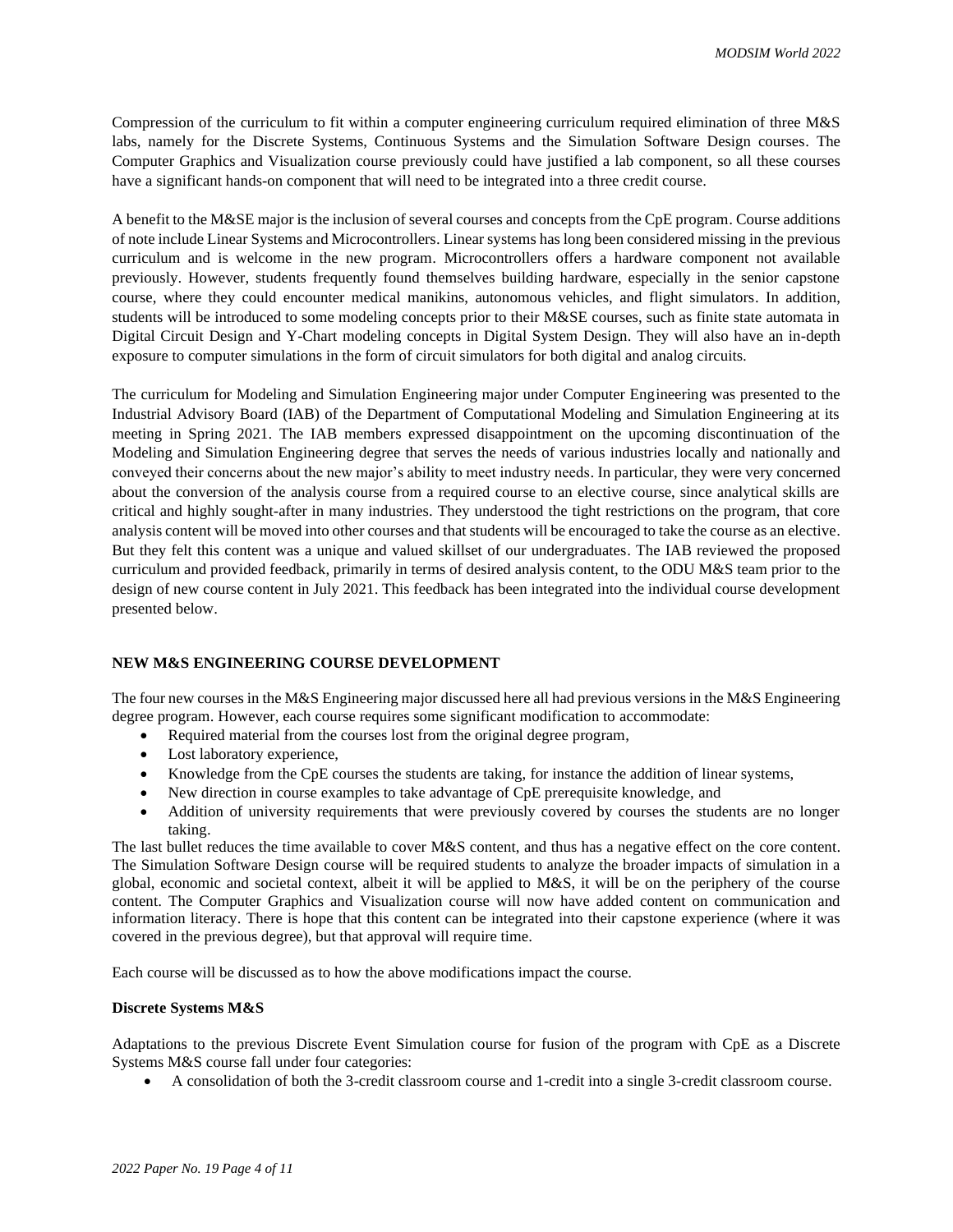- Further discussion on discrete event modeling. This ensures curriculum coverage of material lost from the modeling course, but also allows discussion of models the students are already familiar with from CpE courses, in particular finite state automata.
- A renewed emphasis on analytical aspects of M&S to ensure adequate coverage in the curriculum core. Students will be encouraged to take an elective course on M&S analytics to provide greater depth.
- An adaptation of the course content to emphasize use-cases that resonate with CpE students, including digital circuit simulation.

As a result of dropping the lab, the new course necessarily encompasses lab exercises as homework assignments. The current lab course currently offers a series of practical assignments based on commercial software tools such as Arena (Rockwell Automation, 2022) and Simio (Simio, 2022), involving implementation of common modeling constructs (queues applications such as Printed Circuit Board assembly lines and emergency departments), input data modeling, simulation experiment design, output analysis, as well as verification and validation. Many of these lab assignments will be folded into the new integrated course. Secondly, the discussion on discrete event modeling requires modification. The current course emphasizes queuing models as a high-level model of a system, an introduction to state machines to illustrate the changes of state in the system, and significant time on event graphs as an appropriate model of the event scheduling worldview leading nicely into a software model used in the Simulation Software Design course. The third refinement will center on providing students with expanded analysis content. This enhanced section will borrow from the current analysis course. The implications include strengthening of sections on input modeling, random number generation, output analysis, variance reduction, experimental design as well as a discussion of verification & validation. Fourth, in-class examples and assignments will build on DES applications that are a precise fit for students with a background in Electrical Engineering (EE) or CpE. These EE/CpE-centric scenarios include digital circuits, semiconductor fabrication, and computer networks.

A compelling use-case is a *digital circuit* comprised of gates, either combinational (NOT, AND, OR, etc.) or sequential (latches and flip-flops). Gates are characterized by internal state changes, driven by logical events, simulated using discrete events. When modeling the timing of combinational circuits, each gate requires an associated delay model. A simple event graph model (Buss, 1996; Schruben, 1983) for an AND gate is illustrated in [Figure A](#page-5-0). Creation of individual gate models and then interconnecting into a combinational circuit provides students an understanding of digital circuit simulation software utilized in prior courses. Extending to sequential circuits requires more sophisticated digital modeling as a result of the inclusion of clock signals controlling the timing of when outputs become available. Students will require a better understanding of simultaneous events as the introduction of a clock event to numerous gates results in many state variables changing at the same simulation time, but all requiring their output to be a function of the state prior to that simulation time. A simple D flip-flop event graph model is shown in [Figure B](#page-5-0). Again, by constructing models of these gates, the students can construct sequential circuits by interconnecting a combination of combinational and sequential gates. However, when implementing in the classical discrete event software tools such as Arena and Simio, the students will observe the limitations of those tools applied to digital circuits. A simple ring counter will not behaver correctly because the underlying model for simultaneous events in the tools (generally to execute the events in the order they were scheduled) results in erroneous behavior. Thus, a discussion is necessary addressing the problem through either more detailed modeling of the gates (necessary for the general DES software tools) or through modifying the behavior of the simulation executive.

DES is commonly used in manufacturing. To tailor an example to computer engineering, *semiconductor fabrication* will be discussed. The process is characteristically comprised of several operations, such as oxidation/diffusion, photolithography, ion implantation, and so on, where a DES approach can be leveraged to alleviate bottlenecks in the process and optimize decision-making in a mass-production setting. This use-case mirrors myriad industrial production applications that exploit DES as the foundation of a simulation-based approach to logistical improvements. The inclusion of semiconductor wafer fabrication scenarios in DES instruction can potentiate the adoption of this course as a useful complement to an EE or CpE background that emphasizes microelectronics design.

Finally, another use-case that will make the course especially relevant to CpE students is *computer networking*, whose performance is characterized by internal states coinciding with distributed hardware components or software layers. This area is extremely rich in possibilities, ranging from optimizing network protocols and identifying bottlenecks, to cybersecurity simulation designed to anticipate and thwart malevolent intruders while enabling real network performance to degrade gracefully rather than collapsing completely. Many networked resources behave as, and are readily modeled with, queues. Packets of data can be thought of as being sent from one node to another, where concepts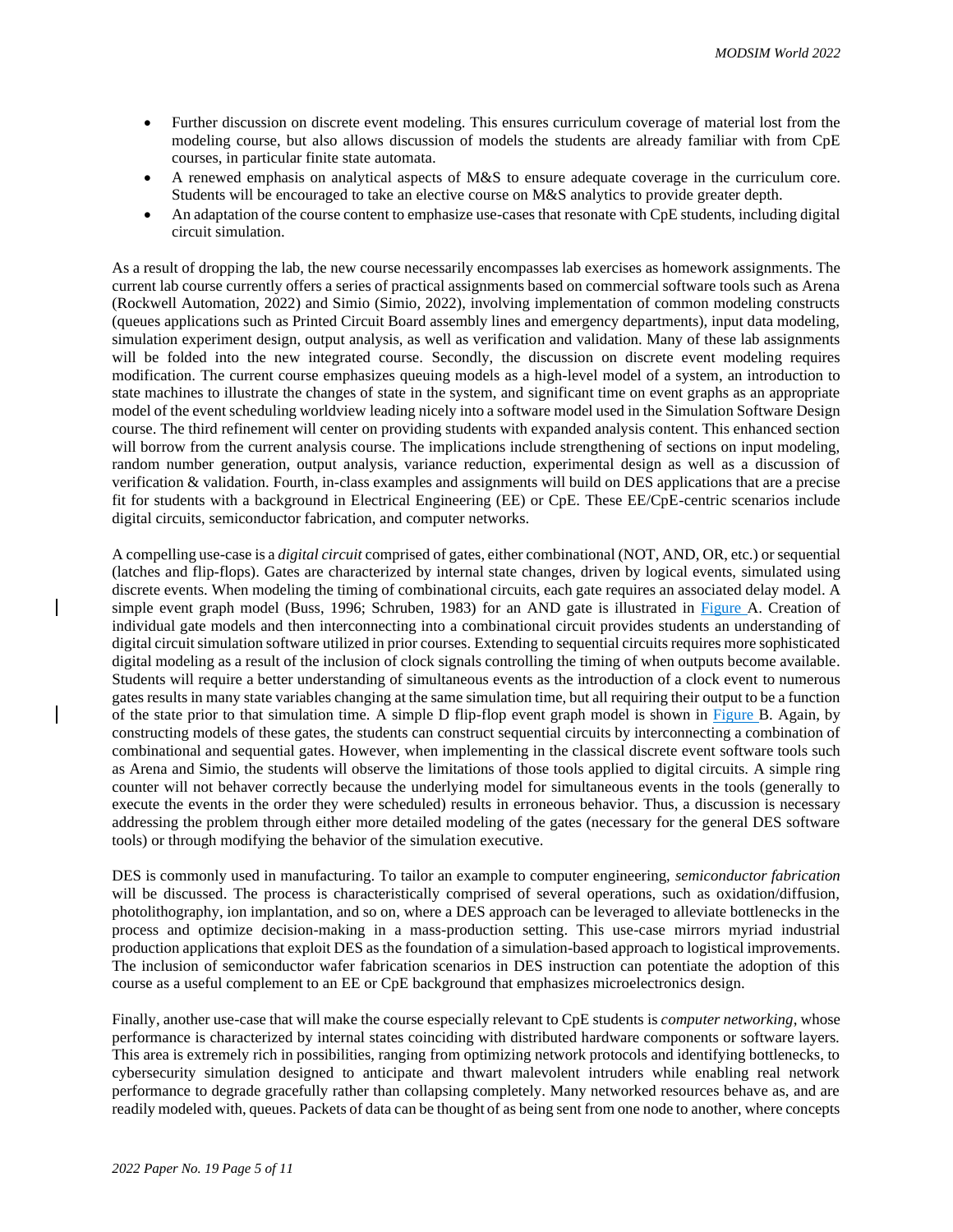

of inter-arrival time and service time are still relevant to such as discussion. What-if questions will be explored as well, motivating students to apply a DES framework to deploy computing resources optimally.

<span id="page-5-0"></span>**Figure 2. Example simulation blocks implementing digital circuit gates. a) is a combinational gate while b) is a sequential gate. b) is simplified to ignore setup and hold times.**

#### **Continuous Systems M&S**

The content of this course is fundamental to the entire modeling and simulation field as continuous-type systems arise in all the engineering disciplines and in many pivotal areas of society, such as economics and sociology. Students majoring in modeling and simulation engineering must be able to model systems in different areas, to apply appropriate simulation methods that solve these models on different time scales, and to analyze the obtained results.

Presently, these course outcomes are achieved by first introducing students to the real-world problems that give rise to continuous systems followed by teaching them how to model these systems using the knowledge of physics and mathematics along with the notion of the feedback mechanism. The course teaches students to simulate the obtained models using mathematical software environments, such as MATLAB and Simulink (Mathworks, 2022). A set of laboratory exercises has been designed towards achieving their proficiency in these software packages. The analysis part of the course relies heavily on the mathematical underpinnings of a variety of numerical integration methods and on computer arithmetic and representation of real numbers.

Implemented as a new course within computer engineering, the Continuous Systems M&S course will incorporate the general outline and structure of the present course with the notable changes in its two major parts, model representation and solution analysis. To expose students to a broader set of model representation methods, such as bond graphs and stock-flow diagrams---presently covered in a separate modeling course---the new course will show how to represent the models in a variety of disciplines using tools most widely used in that discipline. For example, continuous models in economics will employ stock-flow diagrams, electrical circuit models will start with circuit-specific modeling in Spice, while bond graphs may be applied to represent more general systems from which the definition of the statespace models follows. Since the CpE students have a knowledge of vectors and linear systems, the presentation of some analysis topics, which currently start with the explanation of vector manipulations, will be accelerated as will be evidenced, e.g., in the presentation of stiff continuous systems. The freed lecture time will be spent on teaching students how to conduct continuous simulations using Simulink and MATLAB to make up for the absence of laboratory hours, and a laboratory-like experience will be integrated into assignments.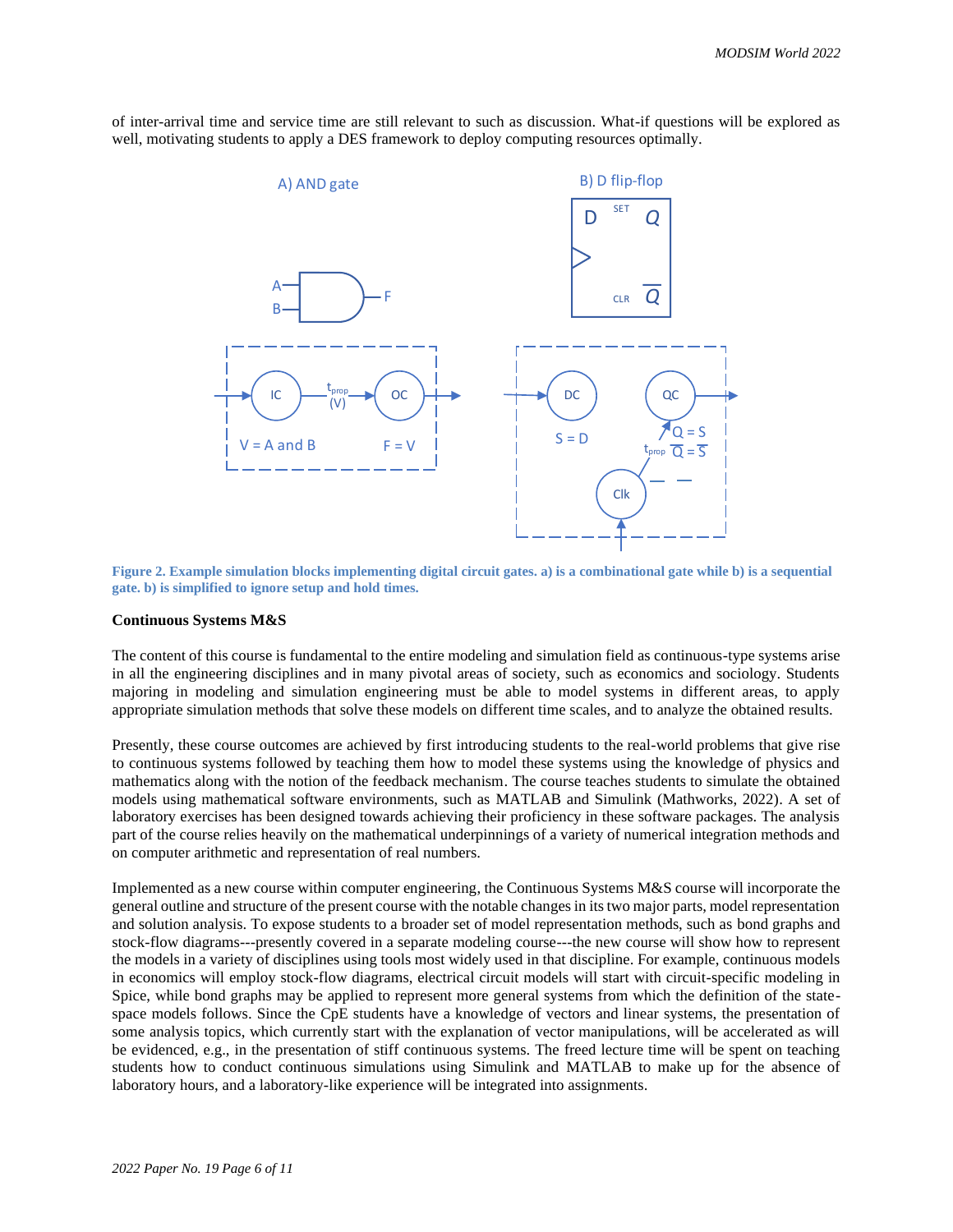Student projects will remain the highlight of the course organized in their present structure: The topics are given to the students individually or in small groups leaving them about a month to research and implement an assigned project. The project culminates in student presentation during the last lecture and in project reports. In addition to the contents and course-specific requirements, both the presentations and reports are graded based on the format and style consistent with general University scientific and engineering guidelines. A major change in the project course activity will come from the type of project domains. In the new ECE course, these domains will be mainly from the fields of computer and electrical engineering to leverage the knowledge that students obtain as the part of their ECE core courses. As a consequence, it will take them less time to get familiar with the project domain at hand, hence the emphasis will be shifted towards learning more of Simulink for the modeling and simulation of their projects.

## **Simulation Software Design**

A common theme in this paper is clearly more to teach, less time to do so, less opportunity to experience. That is very evident in this course. The course highlights the importance of understanding simulation software, not just the tools (Schriber, et al., 2016). As the lynchpin of the software experience, a necessity to both satisfy the computer engineering curriculum and to support Virginia's Tech Initiative, this course is taking on even more software content. There was already a push to have this course be the primary exposure to object-oriented design due to dissatisfaction with other object-oriented courses and the natural presentation of object-oriented concepts in simulation (simulation did spawn the object-oriented paradigm (Black, 2013)). It was also identified that insufficient effort was spent on the process interaction worldview resulting in the need to introduce either threads or coroutines. Initial efforts have introduced implementing the process interaction worldview with threads since they are standard in C++, but with the inclusion of coroutines as standard in the language, they are being introduced as well, in fact as the focus being a much better choice for performance reasons. This is also the only place in the curriculum where threads and coroutines are guaranteed to be covered (threads are covered in more detail in the distributed simulation elective) and current trends are making these concept crucial to graduates. For example, coroutines are considered by many to be the appropriate approach to event programming. Many of these concepts are discussed in (Leathrum, et al., 2017).

A planned time saver is that previously all application discussion beyond the basic single server/single queue model required an introduction to the concept. However, computer engineering students will have a rich background in digital circuits and networks allowing examples to be introduced with no explanation. While the discrete and continuous courses will still require demonstrating the breadth of application beyond the digital and analog circuit examples, the software course can rely on circuit examples. But that is not anticipated to be enough. Students will be expected to spend a significant amount of time outside of structured time to get the necessary hands-on experience to become proficient. Support will be provided by giving unstructured "lab" time where students can collaborate and have access to a TA. The external requirements placed on the student are now discussed.

Homework in the original course focused on the development of a simulation executive based on the event scheduling worldview. Normally six assignments, most with a high level of complexity, building on each other until they have a working simulation executive. A first assignment gives them a home-grown simulation executive library where the construct a simulation application, both using the event scheduling worldview and the process interaction worldview to introduce them to the different software models. They then begin developing their own library to replace the provided one. Initial design and implementation involve working on an interface to the simulation executive, studying and implementing various approaches, including functional and object-oriented (inherited, static classes and singletons) allowing discussion of their relative ease of use and implementation. The storage of events presents the opportunity to explore a rich set of data structures and discover their relative merits. They implement the internal event list using linked lists, heaps, calendar queues, and binary sort trees allowing them to observe their relative performance. The new course retains this basic structure but reduces the breadth of the student's experience. They still will experience building an application in both the event scheduling and process interaction worldviews. However, the following assignments will be reduced. They will experience implementing a single software interface. The data structure experience will remain, but due to time constraints, they will be limited to just linked lists and calendar queue. The calendar queue is used to demonstrate the reuse of the previous linked list and to show the marked performance improvement.

Labs in the original course provided students the opportunity to experience the development of a simulation library based on the process interaction worldview. They developed a tool for simulation development at the application level, given a simulation executive library based on the event scheduling worldview. They created a set of blocks similar to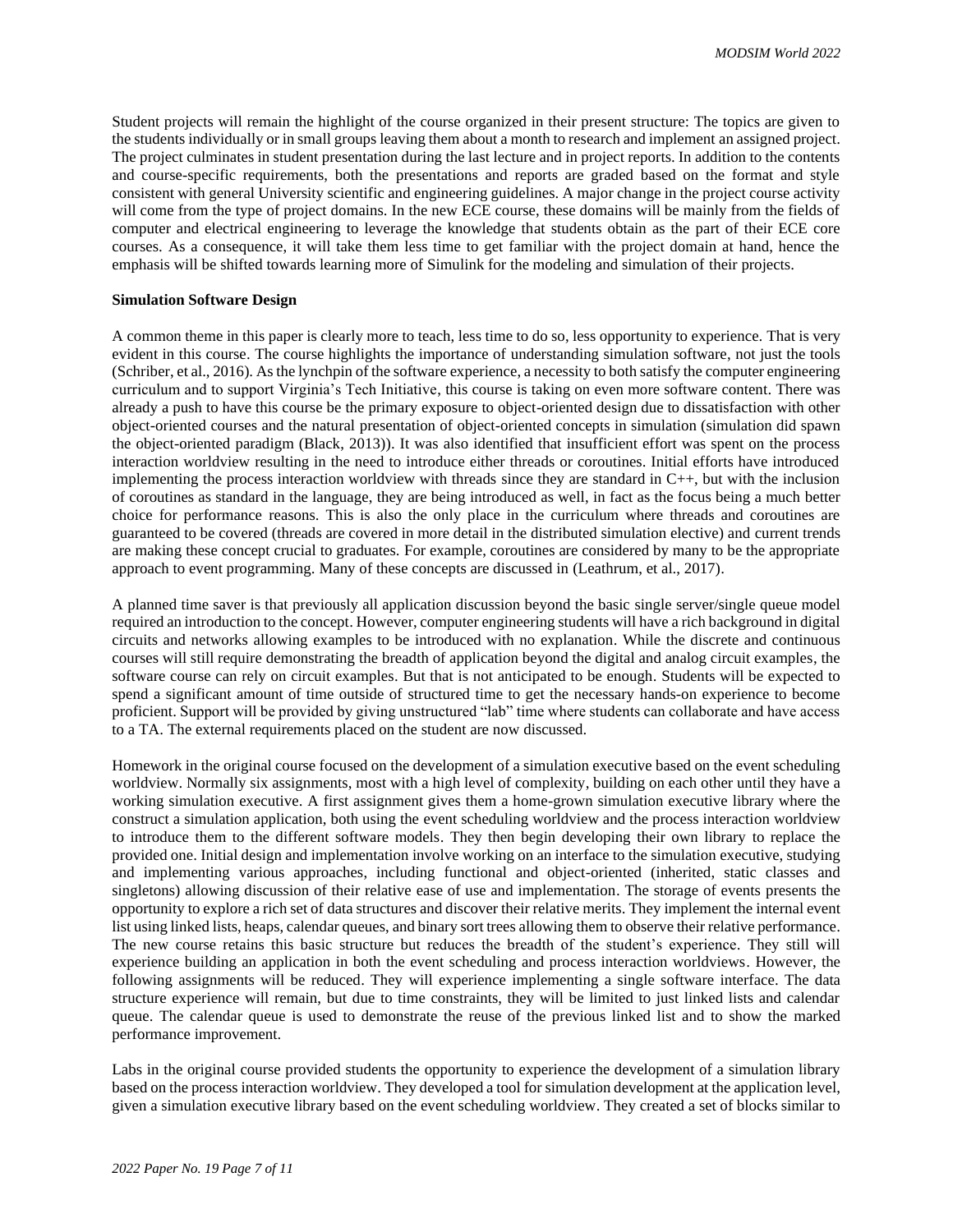those in Arena (i.e., Create, Process, Decide, Separate, etc.). Internal to the blocks they utilize the event scheduling world view for implementation purposes, but then interconnected (in software, not visually) the blocks to create complex process interaction simulations, such as simulating an airport. This experience is lost as an end-to-end effort with the removal of the lab. However, through a couple of homework assignments the students will build blocks representing digital gates, both combinational and sequential. In this manner, students can then construct digital circuit simulations in software and get appropriate timing diagrams.

[Figure](#page-5-0) demonstrates simple digital circuit gates modeled as event graphs. One homework will now involve developing a set of combinational gate blocks (AND, OR, NOT, XOR) in software and another homework for a set of sequential gate blocks (DFF, JKFF). Each homework will involve constructing a circuit and simulation. Digital circuit simulation was attempted in an early version of the lab course but changed to an Arena like experience due to the discomfort students had with digital circuits. Now with a very strong background in digital circuits, students will be able to create simple gate models and discrete event simulations for each gate to be interconnected into a complex circuit, to include counters, ALUs, etc. Software is currently in development to read a simple netlist circuit representation to instantiate and interconnect the appropriate gate simulations to create a circuit simulation. In this manner, students can experience a reusable application tool development (minus the graphical component) with as little time commitment as possible in just two homework assignments.

A final note is that course development is struggling with the inclusion of the University Requirement to analyze the broader impacts of simulation in a global, economic and societal context. This was previously accomplished in a senior capstone project where the discussions could be drawn from the actual project the students were working on. While covering the topic in the broad M&S domain is not difficult where the implications of the model and resulting simulation results can be considered, doing so in the context of simulation software design is proving more difficult where the model is already assumed and results are not considered except software verification.

## **Computer Graphics and Visualization**

Major revisions of the Computer Graphics and Visualization course are required to address the following curriculum requirements.

- 1. Key concepts and theories covered in the course Discrete Time Signal Processing, which is a prerequisite for the Electrical and Computer Engineering Senior Design Project course, but not included in the M&SE major curriculum. It was decided that these key concepts and theories will be covered in Computer Graphics and Visualization, such as sampling and discrete Fourier transform.
- 2. Coverage of content on communication and information literacy. The Computer Graphics and Visualization course already has a heavy component on written communications in the form of software development reports. Content needs to be added to cover more information literacy.

The current offering of Computer Graphics and Visualization provides a practical treatment of computer graphics and visualization with emphasis on the usage of industry standard application programming interface (API) libraries for modeling and simulation applications. It introduces computer graphics fundamentals, including mathematical foundations, rendering pipeline, geometrical transformations, 3D viewing and projections, lighting and shading, texture mapping, etc. It teaches OpenGL programming for developing interactive visualizations for modeling and simulation applications. The Unity game engine is utilized to illustrate advanced concepts and techniques. Software architectures for modeling and simulation and visualization principles based on perception are covered in depth with case studies.

Fortunately, computer graphics and discrete time signal processing (or digital signal processing as it is more commonly referred to as) are highly related. The following list only highlights a few aspects of the close relationship between computer graphics and digital image processing.

- The overall objective of a computer graphics pipeline is to transform a mathematical representation of 3D worlds into 2D digital images that can be shown on display devices. The outputs of computer graphics pipelines are digital images, which are one of the most important types of digital signals.
- Digital images are also heavily used as inputs to the computer graphics pipeline as part of the modeling process, e.g., digital images are used as textures to enrich the visual appearance of 3D models with only a moderate increase of computational complexity. Similarly, digital images are used as textures for other purposes, such as lighting and shadows.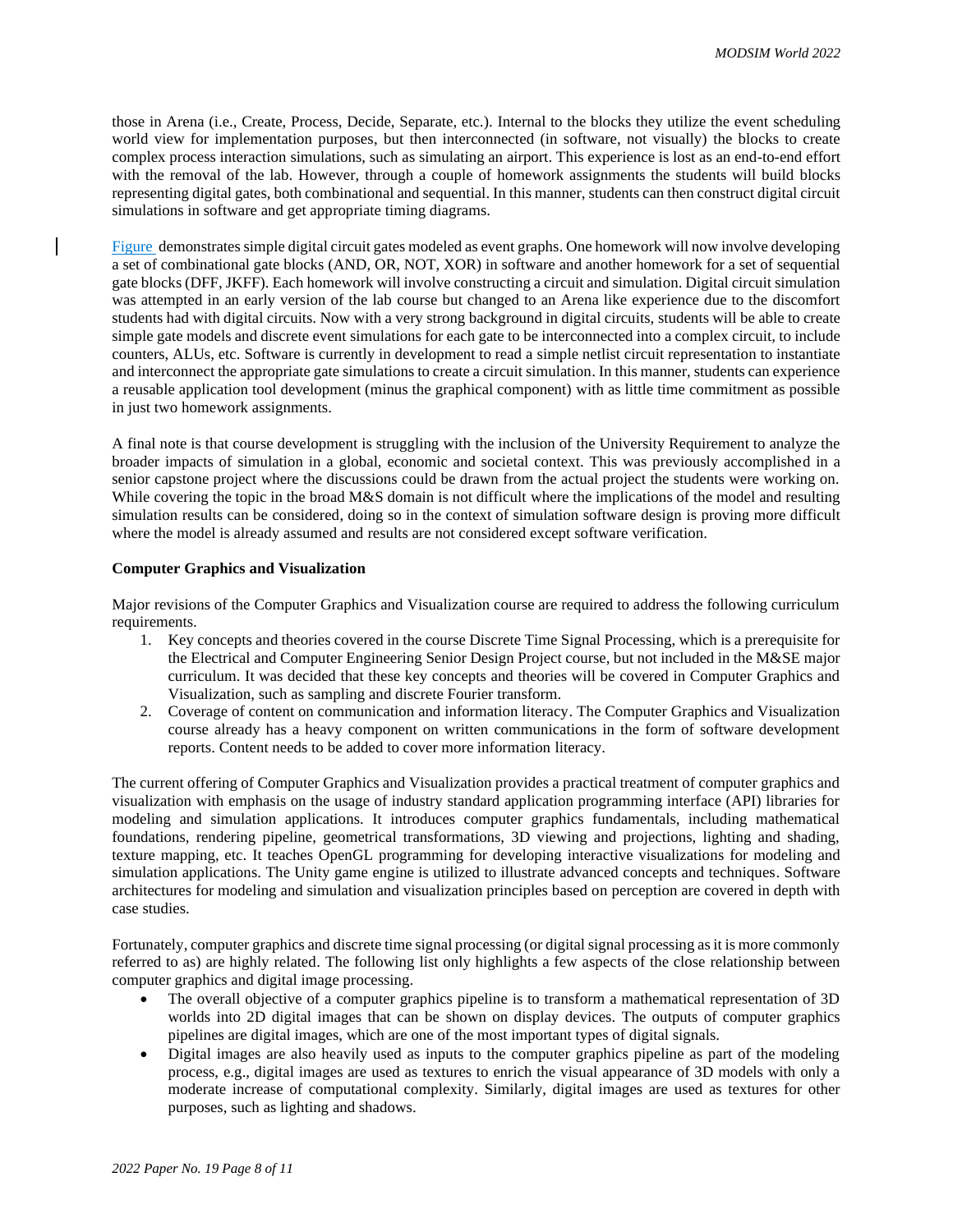• Digital signal processing techniques such as filtering are utilized as part of the computer graphics pipeline to increase the rendering quality and efficiency.

To incorporate key concepts of digital signal processing, e.g., sampling and Discrete Fourier transform, some existing content in Computer Graphics and Visualization need to be removed or curtailed. The following two course modules are being considered to undergo major revision.

- **Color Models and Application of Color in Visualization**. This module covers various aspects of color models and principles for using proper colors in various applications. Topics include trichromacy theory (cone sensitivity functions, luminance sensitivity function, primary colors, color blindness), color measurement (color primaries, color spaces, conversion between spaces (CIE, XYZ, RGB), chromaticity diagram), opponent process theory (luminance channel, red-green channel, yellow-blue channel), properties of color channels (spatial sensitivity, motion sensitivity, forms), color appearance (color contrast, constancy, saturation, monitor surrounds), and application of color in visualization (color specification interfaces, color for labelling, color sequences for data maps, color reproduction). While these topics are very interesting, some of the topics focus more on principles of visualization, using psychology and neurology, e.g., the opponent process theory, and they are not part of the graphics pipeline, which is the core of the course. A majority of these topics will be eliminated, and the remaining topics will be condensed.
- **Discrete Techniques**. This module covers various discrete techniques utilized in the graphics pipeline with emphasis on texture mapping. Topics include digital buffers, digital images, bit and pixel operations, mapping methods, texture mapping, texture mapping in OpenGL, texture generation, environment maps, and compositing techniques. This module covers texture mapping in great detail, e.g., various coordinate spaces used by texture mapping (object space, screen space, and texture space), and projections for parametric surfaces and arbitrary surfaces. This module also contains a major programming assignment in which students are asked to manually generate 3D objects and their corresponding texture coordinates in code. In most advanced computer graphics and visualization applications, such as games and modeling and simulation applications, modelers (e.g., artists) are responsible for 3D modeling, e.g., creation of models of advanced weapons and vehicles using 3D modeling software (e.g., Maya). Texture mapping is part of 3D modeling process carried out by the modelers. Application software developers have much less need to determine the texture coordinate manually in their code; they usually just use the texture coordinates directly, which are generated by the modeler and stored in a 3D model file. Therefore, the plan is to reduce significantly lecture content and programming requirement on texture coordinate calculation to make resources available to cover the new content.

The new content to be introduced includes the following three components.

- 1. **Sampling**. Sampling is a key concept and technique of digital signal processing to convert and represent continuous signals (e.g., sound) in digital form to be used by digital computers. The fundamental principle for sampling is the Nyquist-Shannon sampling theorem, which states that a continuous signal with a bandwidth *B* can be fully reconstructed from discrete signals sampled from the said continuous signal using a sampling frequency  $f_s$  if  $f_s > B$ .
- 2. **Discrete Fourier Transform**. The Fourier transform is a mathematical transform that converts a function in time or space domain into a function in temporal or spatial frequency domain. For instance, a unit pulse function in time domain will be transformed into a *sinc* function in temporal frequency domain. The physical meaning of Fourier transform is that the original signal in temporal or spatial domain can be restructured by superimposing a series of sine functions whose frequency and magnitude are specified by its Fourier transform in frequency domain. The discrete Fourier transform (DFT) converts equally spaced samples of temporal or spatial signals into equally spaced samples in the frequency domain. It is often said to be a frequency domain representation of the original signal. The DFT of the convolution of two functions (e.g., an image and a filter) is the product of their corresponding DFT. This property makes DFT very useful in signal sampling and reconstruction.
- 3. **Communication and Information Literacy.** The current offering of the course already has an emphasis on written communications in the form of project reports for programming assignments. The project report must describe software design and generate software documentation using industry standard tools, e.g., Doxygen (Doxygen, 2022). When considered on combination with the oral and written component of Continuous Systems M&S, the content is properly covered. More coverage on information literacy will focus on information related to the content covered by this course, e.g., strategies for finding and evaluating information, various Internet sources, and how to properly utilize the information.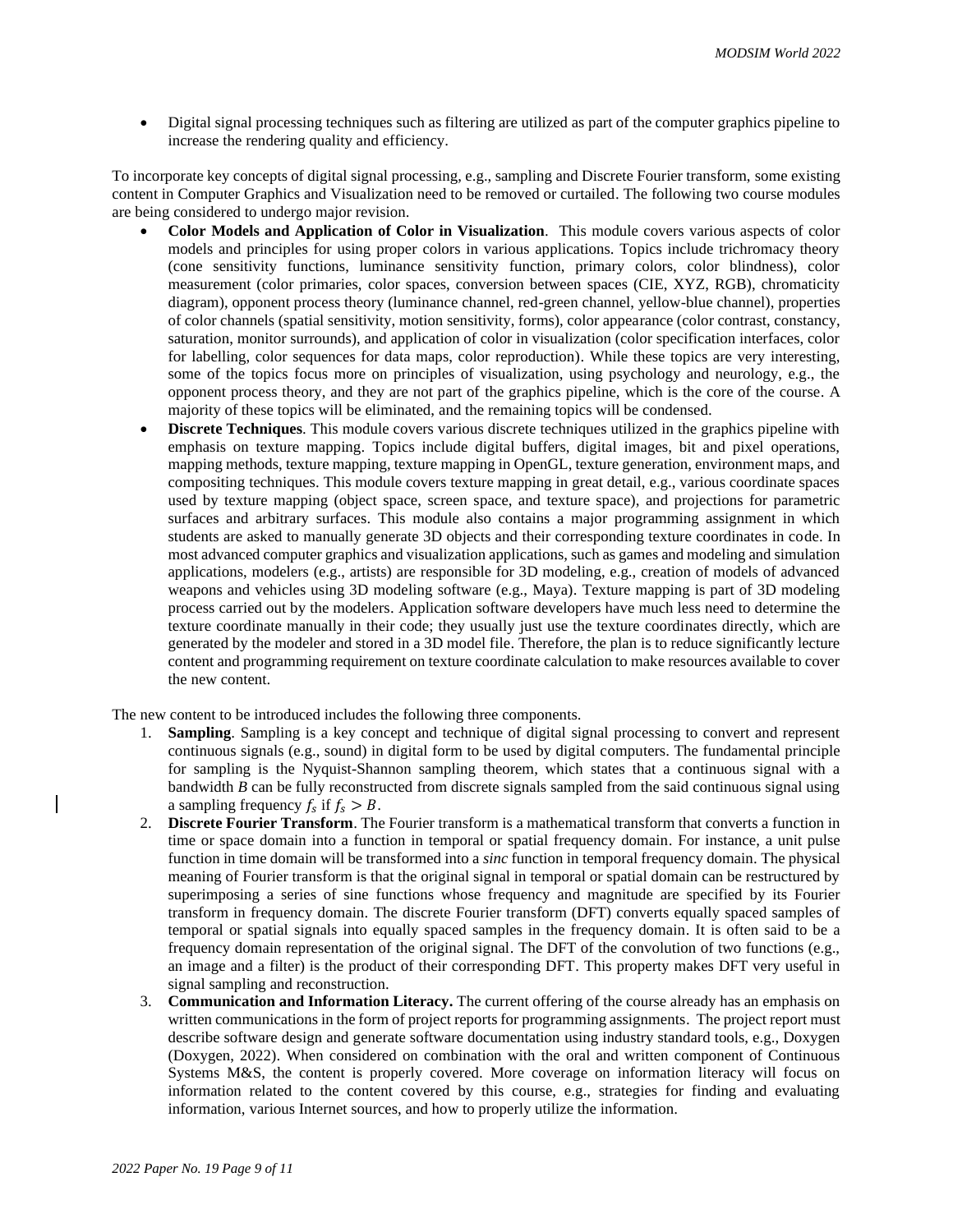Sampling and discrete Fourier transform will be integrated to the Discrete Techniques module as both are integral parts of discrete techniques, utilizing the resources (lecture time and assignments) made available by elimination of major topics in the module Color Models and Application of color in Visualization and the detailed coverage of texture coordinates in the Module Discrete Techniques. The increased coverage on communication and information literacy will be distributed across the entire semester to focus on different types of information, e.g., theoretical questions, software tools, and software development issues.

# **FUTURE WORK**

There are two primary areas of future work to complete the curriculum and consider its external impact, development of M&SE elective courses and consideration of the impact on the graduate program.

The desire is to transition most of the existing elective courses into the new program. While general M&S courses such as distributed simulation and gaming, are broad enough to transition, many elective courses are application domain based, requiring an assessment of their applicability. Cyber security courses will transition easily, but courses such as those in transportation need to consider how they are tailored to CpE students to ensure their viability. In addition, versions of the existing modeling course and analysis course will be developed as electives. The analysis course in particular will be highly recommended to students as an elective based on industrial board feedback, a hard sell as other elective options are seen as more attractive.

The impact of the new courses on the graduate program will be huge. The graduate program is not targeted to computer engineers, supporting a broad background of applicants. Introductory coursework gets students up to speed with the graduates from the BS in Modeling & Simulation Engineering in terms of discrete event and continuous simulation and software design. Previously, the modeling course and analysis course taught at the undergraduate level were made available to graduate students not graduating from the undergraduate program. With those courses potentially taking on a more computer engineering slant, partly to attract computer engineers to take the classes, this approach must be reconsidered. In addition, the program has always supported a BS/MS option to qualified students. The transition of students from the new undergraduate program to be graduate students must be reviewed.

#### **CONCLUSIONS**

Do more with less. While this can be a negative takeaway from this discussion, it can also be seen as an opportunity. The difficulty is making the hard choices as to what should remain from the original curriculum. This paper laid out the lost content from prior courses no longer required and new required content. Approaches to address these problems were presented with resulting changes in course content. While this has been a difficult transition, the authors are confident that the resulting coursework will still produce highly qualified M&S engineers, and potentially even stronger from a technical viewpoint.

Issues remain, though not within the course content. The primary issue is still recruitment, a question asked when the curriculum was presented at the Winter Simulation Conference 2021 (Leathrum, et al., 2021). The number of engineering students is anticipated to drop nationwide (Kline, 2019), making it more competitive to attract students. Now a student interested in M&S must also be interested in computer engineering. The prior program was twice as attractive to female engineers at ODU than other engineering programs. But now those female students must also want to do computer engineering and may opt for an alternative degree such as computer science.

Of particular benefit to the program is the ability to attract students from the community colleges. Virginia community colleges have long been considered as a cost-effective quality option for higher education. Many of the best students in the original program came from the Virginia community college system. However, those students required three years to complete rather than the minimum of two years for other engineering programs. This was a result of the community colleges not teaching the sophomore level courses for the program, either from lack of instructors or students. Now those students will be able to complete the M&SE major in two years as all four courses discussed here are at the junior or senior level. Many community college students chose not to do our program for that reason, so the hope is an increase in recruitment success from the community colleges, offsetting potential losses discussed above.